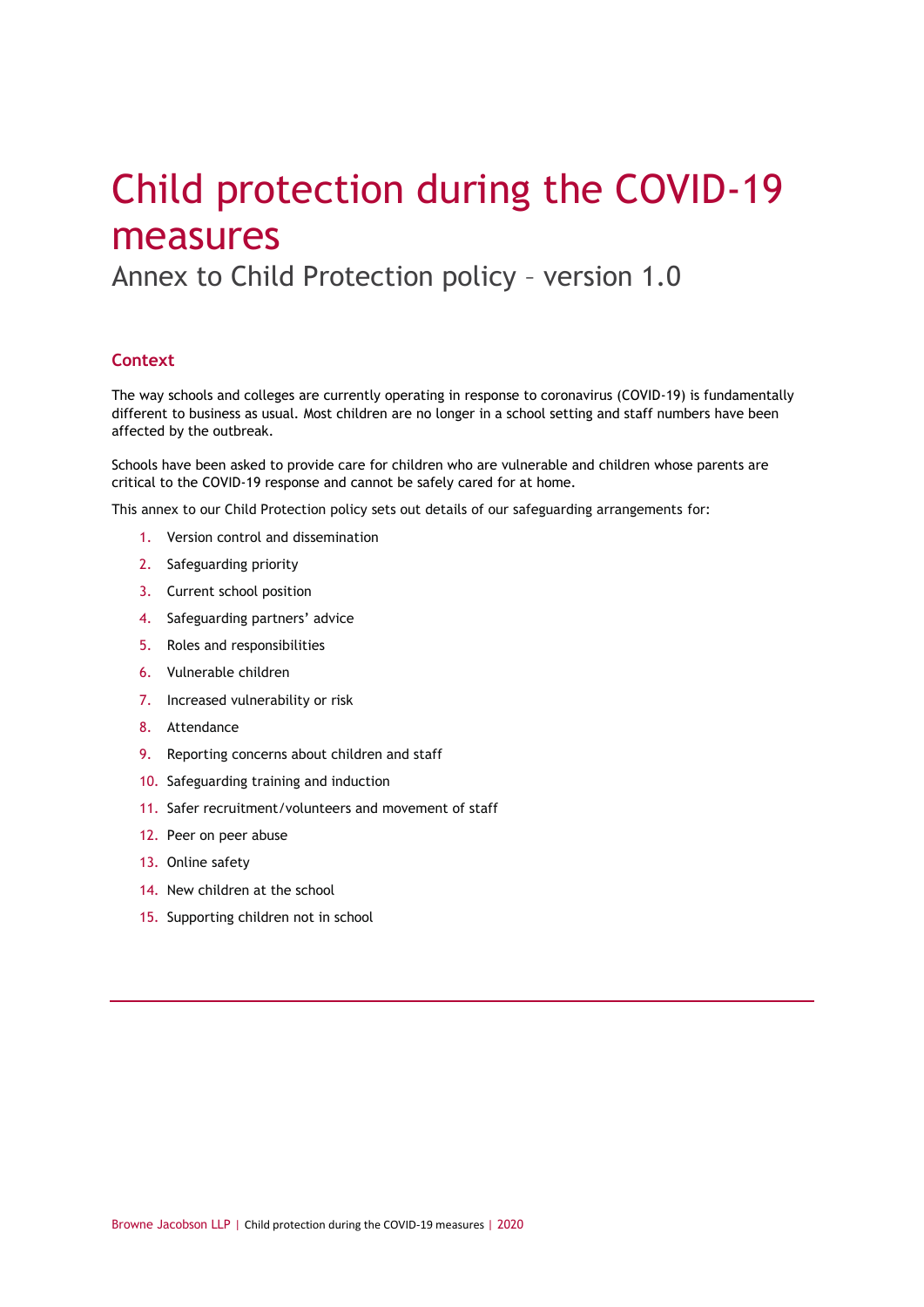# **Version control and dissemination**

This is version 1.0 of this annex. It will be reviewed by our designated safeguarding lead (DSL) or a deputy DSL on a weekly basis as circumstances continue to evolve or following updated Department for Education advice or guidance. It is available on the school website here <https://arnesbyprimary.com/> and is made available to staff by email.

We will ensure that on any given day all staff and volunteers in attendance will be aware of who the DSL and deputy DSLs are and how staff and volunteers can to speak to them.

# **Safeguarding priority**

During these challenging times the safeguarding of all children at our school – whether they are currently at home or in attendance – continues to be our priority. The following fundamental safeguarding principles remain the same:

- the best interests of children continue to come first
- if anyone in our school has a safeguarding concern, they will act immediately
- a designated safeguarding lead (DSL) or deputy DSL will always be available
- no unsuitable people will be allowed to gain access to children
- children should continue to be protected when they are online.

#### **Current school position**

----------------------------------------------------------------------------------------------------------------------------------------

**For Arnesby:** The school is closed until further notice.

----------------------------------------------------------------------------------------------------------------------------------------

# **Safeguarding partners' advice**

We continue to work closely with our three safeguarding partners, and we will ensure this annex is consistent with their advice. This will include expectations for supporting children with education, health and care (EHC) plans, the local authority designated officer and children's social care, reporting mechanisms, referral thresholds and children in need.

# **Roles and responsibilities**

The roles and responsibilities for safeguarding in our school remain in line with our Child Protection Policy.

Our DSL and at least one deputy DSL will be available during the school day, either on site or available by phone and/or online video. If this is not possible, we will ensure we have access to a trained DSL or deputy DSL from another school or college by phone and/or online video.

Where our DSL or a deputy DSL cannot be on site, in addition to the above arrangements, we will also ensure a senior leader from the school takes responsibility for co-ordinating safeguarding on site.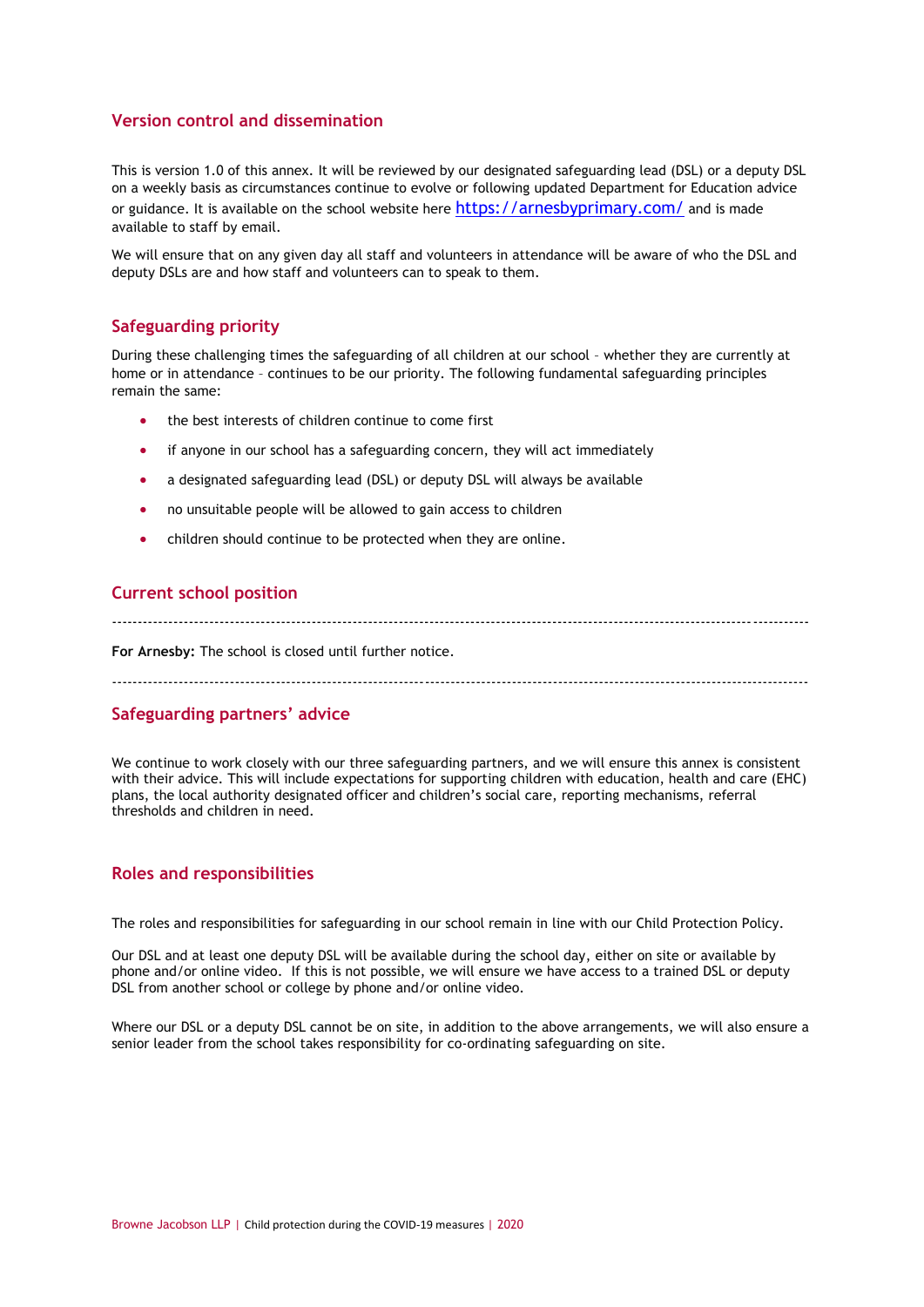#### **The designated safeguarding lead (DSL) for child protection is** Chris Dorian-Hurst

Contact details: email: cdorian-hurst@arnesby.leics.sch.uk

# **The deputy designated lead(s) is/are** Michelle Cox

Contact details: email: Michellec@arnesby.leics.sch.uk

# **Vulnerable children**

Vulnerable children include those who have a social worker and those children and young people up to the age of 25 with education or health care (EHC) plans.

Those who have a social worker include children who have a child protection plan and those who are looked after by the local authority. A child may also be deemed to be vulnerable if they have been assessed as being in need or otherwise meet the definition in section 17 of the Children Act 1989.

There is an expectation that vulnerable children who have a social worker will attend school, so long as they do not have underlying health conditions that put them at risk. Where a parent does not want their child to attend school, and their child is considered vulnerable, we will discuss this with the social worker and explore the reasons for this directly with the parent.

Those with an EHC plan will be risk-assessed in consultation with the local authority and parents to decide whether they need to continue to be offered a school place in order to meet their needs, or whether they can safely have their needs met at home. This could include, if necessary, carers, therapists or clinicians visiting the home to provide any essential services. Many children and young people with EHC plans can safely remain at home.

We will encourage our vulnerable children and young people to attend a school, including remotely if needed.

Senior leaders in our school, especially the DSL (and deputies) know who our most vulnerable children are, and they have the flexibility to offer a place to those on the edge of receiving children's social care support.

We will continue to work with children's social workers and the local authority virtual school head (VSH) for looked-after and previously looked-after children.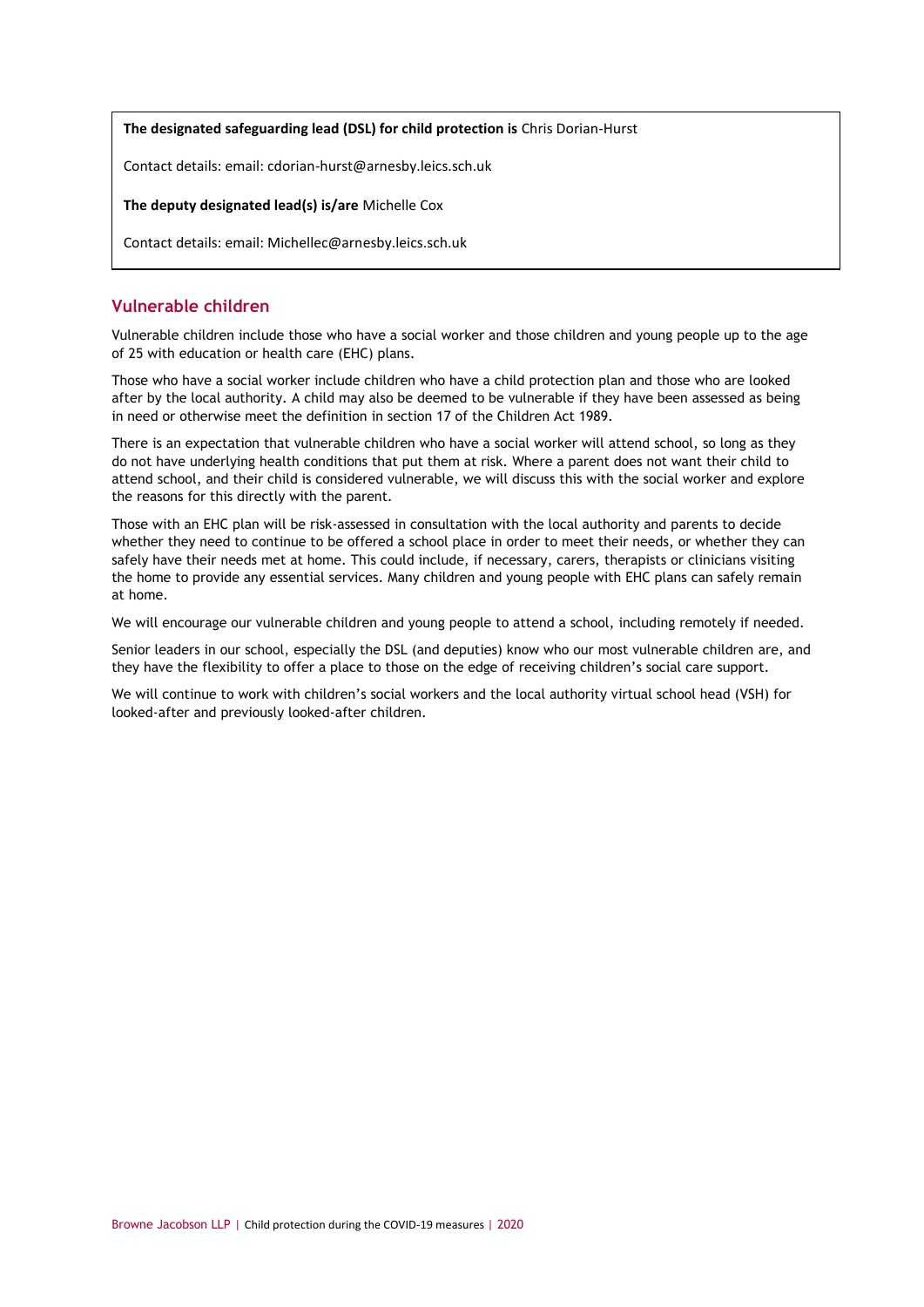#### **Increased vulnerability or risk**

Negative experiences and distressing life events, such as the current circumstances, can affect the mental health of pupils and their parents. Staff will be aware of this in setting expectations of pupils' work where they are at home. Where we are providing for children of critical workers and vulnerable children on site, we will ensure appropriate support is in place for them.

Our staff and volunteers will be aware of the mental health of [children](https://safeguarding.network/safeguarding-resources/specific-risks-children-additional-needs/mental-health/) and their [parents and carers](https://safeguarding.network/safeguarding-resources/parental-issues/parental-mental-ill-health/) and will contact the DSL or a deputy if they have any concerns.

#### **Attendance**

Where a child is expected but does not arrive at school, we will follow our attendance procedure and attempt to contact the family. If contact cannot be made, the DSL or a deputy DSL will be informed.

The DSL or a deputy will attempt to contact the parents through various methods, such as telephone, FaceTime, Skype or by contacting a relative in the first instance. If contact cannot be made or if the DSL or a deputy DSL deems it necessary, we will undertake a home visit or ask an appropriate agency to do so. A risk assessment will be carried out before any such visit is made to ensure staff the family are not put at risk.

Where a vulnerable child does not take up their place, we will notify their social worker.

#### **Reporting concerns about children or staff**

The importance of all staff and volunteers acting immediately on any safeguarding concerns remains. Staff and volunteers will continue to follow our Child Protection procedures and advise the DSL of any concerns they have about any child, including those who are not attending school.

The varied arrangements in place as a result of the COVID-19 measures do not reduce the risks that children may face from staff or volunteers. As such, it remains extremely important that any allegations of abuse made against staff or volunteers attending our school are dealt with thoroughly and efficiently and in accordance with our Allegations Against Staff Policy.

#### **Staff training and induction**

For the duration of the COVID-19 measures, our DSL and deputy DSLSs are unlikely to receive their refresher training. In line with government guidance, our trained DSLs and deputy DSLs will be classed as trained even if they cannot receive this training.

All current school staff have received safeguarding training and have read Part One and Annex A of Keeping Children Safe in Education. When new staff are recruited or volunteers join us, they will receive a safeguarding induction in accordance with our Child Protection Policy.

If staff from another setting attend the school site then, in line with government guidance, we will not undertake any additional safeguarding checks if the setting providing those staff confirm that:

- the individual has been subject to an enhanced DBS and children's barred list check and, that in the opinion of that setting, nothing resulted from those checks that provided any caused for concern
- there are no safeguarding investigations into the conduct of that individual
- the individual remains suitable to work with children.

# **Safer recruitment/volunteers and movement of staff**

It remains essential that people who are unsuitable are not allowed to enter the children's workforce or gain access to children.

When recruiting new staff, we will continue to follow our Safer Recruitment practice.

In response to COVID-19, the Disclosure and Barring Service (DBS) has made changes to its guidance on standard and enhanced DBS ID checking to minimise the need for face-to-face contact.